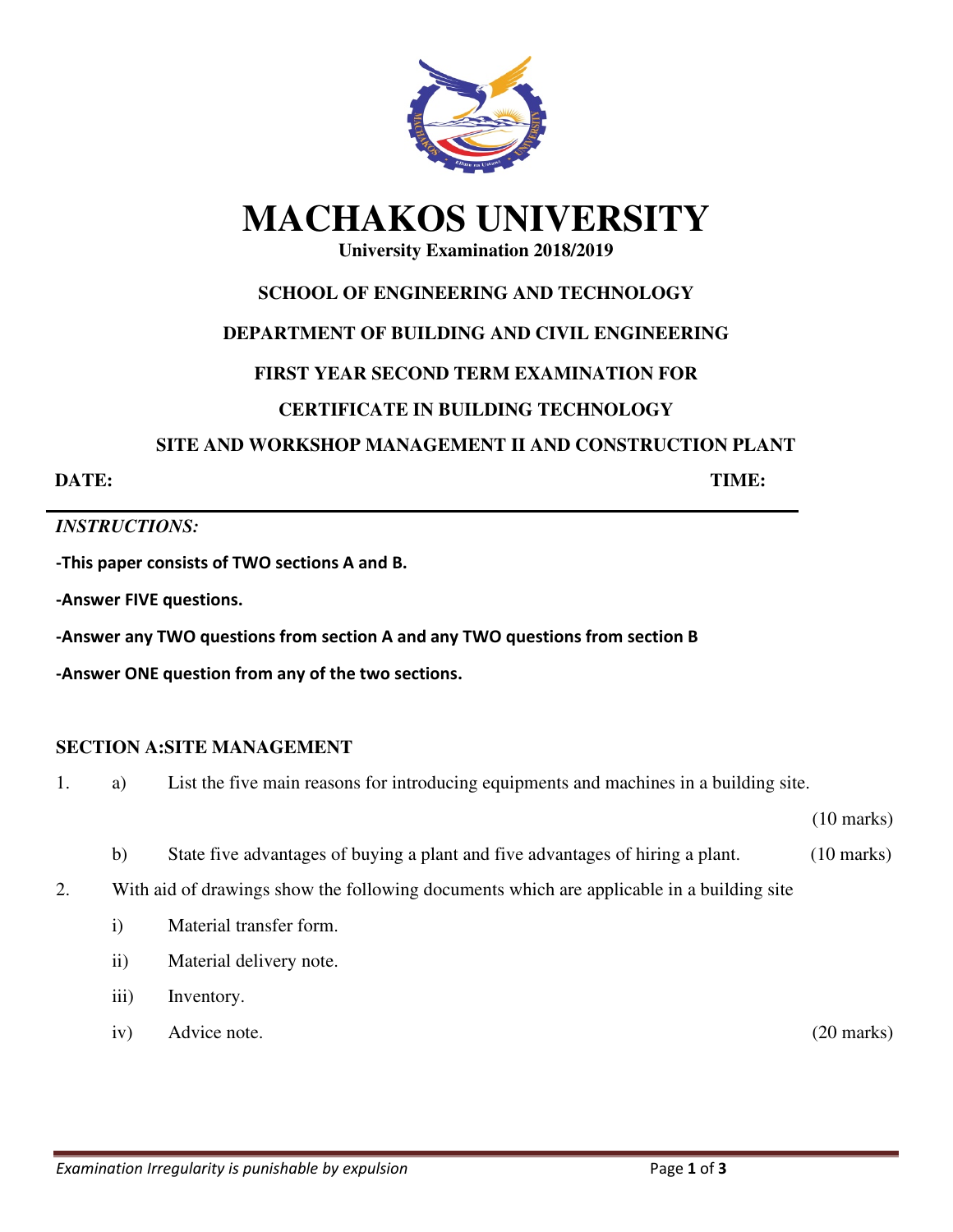| 3. | a)            | Define the term preliminancy items and state three preliminary items that have to be considered |                                                                     |                      |  |  |
|----|---------------|-------------------------------------------------------------------------------------------------|---------------------------------------------------------------------|----------------------|--|--|
|    |               |                                                                                                 | before carrying out the works.                                      | $(12 \text{ marks})$ |  |  |
|    | b)            | Explain how water can be got in a building site.                                                | $(4 \text{ marks})$                                                 |                      |  |  |
|    | $\mathbf{c})$ | State two reasons why we need electricity in a site.                                            |                                                                     |                      |  |  |
| 4. | a)            | A young contractor intends to build a house for a client. Draw a site plan and indicate the     |                                                                     |                      |  |  |
|    |               | following:                                                                                      |                                                                     |                      |  |  |
|    |               | $\mathbf{i}$                                                                                    | Sand dump.                                                          |                      |  |  |
|    |               | $\ddot{\mathbf{i}}$                                                                             | Aggregate dumps.                                                    |                      |  |  |
|    |               | $\overline{iii}$                                                                                | Building stones dumps.                                              |                      |  |  |
|    |               | iv)                                                                                             | Workers Guts.                                                       |                      |  |  |
|    |               | iv)                                                                                             | Site offices.                                                       | $(12 \text{ marks})$ |  |  |
|    | b)            | List three essential services of a workshop<br>$(3 \text{ marks})$                              |                                                                     |                      |  |  |
|    | $\mathbf{c})$ | Briefly explain the term measured type of a contract<br>$(5 \text{ marks})$                     |                                                                     |                      |  |  |
|    |               | <b>SECTION B:CONSTRUCTION</b><br>$(4 \text{ marks})$                                            |                                                                     |                      |  |  |
| 5. | a)            | State FOUR classifications of construction plant.                                               |                                                                     |                      |  |  |
|    | b)            | Determine the output of a construction plant considering the following;                         |                                                                     |                      |  |  |
|    |               | -container holding capacity<br>1 <sub>m3</sub>                                                  |                                                                     |                      |  |  |
|    |               | 25<br>-maximum cycles per hour                                                                  |                                                                     |                      |  |  |
|    |               | 0.8<br>-operator efficiency factor                                                              |                                                                     |                      |  |  |
|    |               |                                                                                                 | -machine efficiency factor<br>75%                                   | $(6 \text{ marks})$  |  |  |
|    | $\mathbf{c})$ | $\mathbf{i}$                                                                                    | State any TWO reasons for having a pump on a construction site.     |                      |  |  |
|    |               | $\mathbf{ii}$                                                                                   | With the aid of sketches explain how the following equipment works; |                      |  |  |
|    |               |                                                                                                 | -boring auger                                                       |                      |  |  |
|    |               |                                                                                                 | -drop hammer.                                                       | $(10 \text{ marks})$ |  |  |
| 6. | a)            | $\mathbf{i}$                                                                                    | Explain the operations of a scraper.                                |                      |  |  |
|    |               | $\rm ii)$                                                                                       | List SIX factors that influence the output of a scraper.            | $(9 \text{ marks})$  |  |  |
|    | b)            | $\mathbf{i}$                                                                                    | List TWO types of construction plant that compact by;               |                      |  |  |
|    |               |                                                                                                 | i) rolling                                                          |                      |  |  |
|    |               |                                                                                                 | ii) vibration.                                                      |                      |  |  |